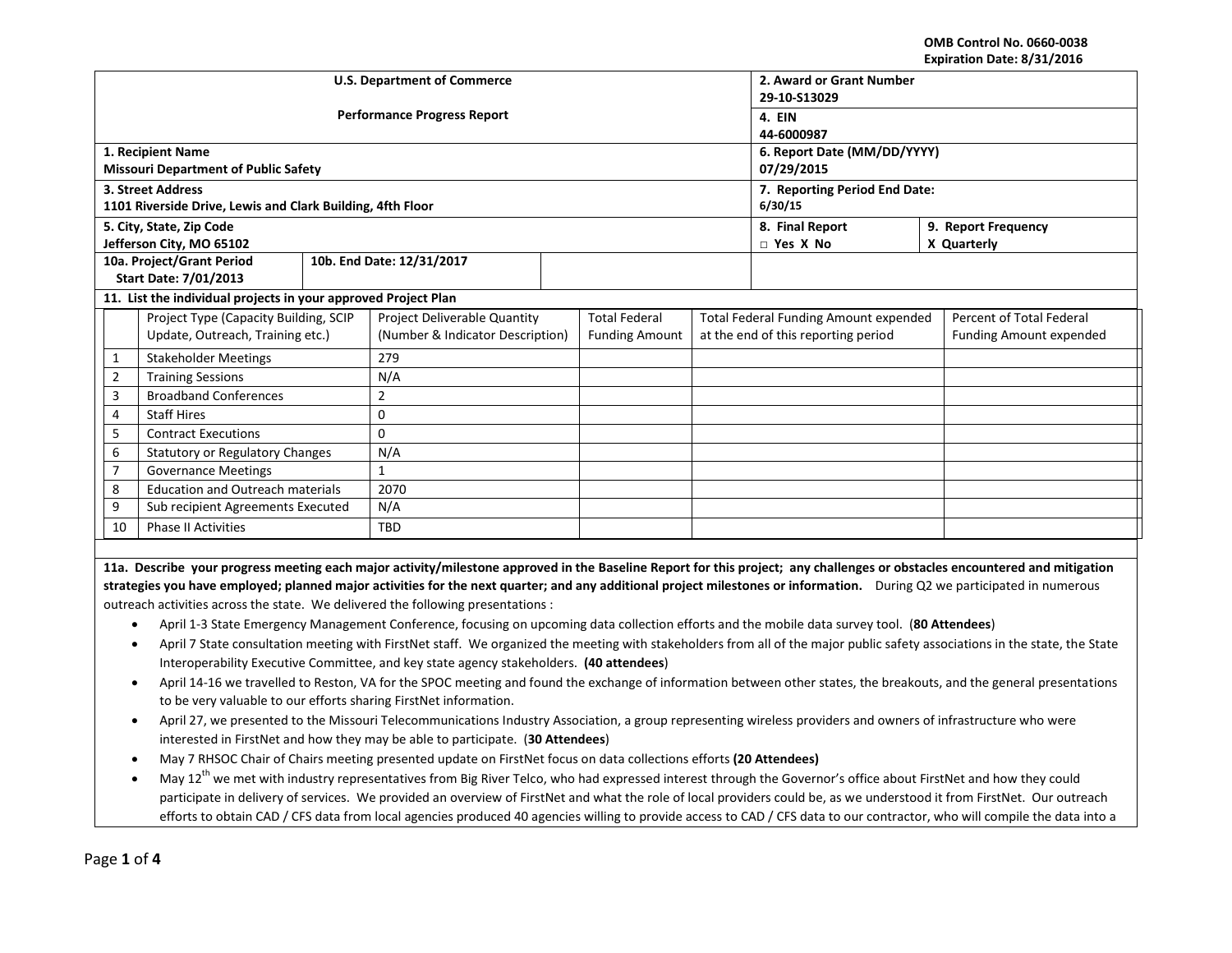heat map for comparison with FirstNet's coverage objective map for Missouri. We also worked with our contractor, MCP, to develop a survey tool to fill in the blanks from the OEC MDST, and prepared a statewide mailing list to solicit feedback to the survey. (**2 attendees**)

- June 2 5<sup>th</sup> we attended the FirstNet / PSCR meeting in San Diego, CA. and found the networking to be valuable along with the many presentations we attended.
- June 18<sup>th</sup> we conducted the Quarterly SIEC meeting and focused the meeting on data collection efforts that were ongoing and the response to FirstNet for what the phased build out should look like for Missouri. A follow-up telephonic meeting will be conducted in September prior to submitting the plan to FirstNet. **(24 Attendees)**
- Iune 29<sup>th</sup>. we facilitated the presentation by FirstNet Board member Chief Chris Burbank, at the Missouri Police Chiefs / Missouri Peace Officers combined conference. (**100 Attendees**)

In Quarter 3, We will continue to work with local individual agencies in a one on one basis to collect the CAD / CFS data, we will be attending the Missouri Sheriff's Association Conference in August, and reconvening the SIEC to achieve consensus on the phased build out plan for Missouri. We have presentations scheduled for the Kansas City Metro Chiefs Association and we will be presenting at the Regional Homeland Security Oversight Committee meetings to reinforce the importance of data collection and solicit feedback on the phased build out. We will attend the FirstNet sessions at the APCO Conference August 16-19<sup>th</sup> in Washington, D.C.

**11b. If the project team anticipates requesting any changes to the approved Baseline Report in the next quarter, describe those below. Note that any substantive changes to the Baseline Report must be approved by the Department of Commerce before implementation.** The Phase II Modification package was submitted on 7/20/2015.

**11c. Provide any other information that would be useful to NTIA as it assesses this project's progress.** 

The short timeline for data collection will necessitate that we focus on that for this quarter and we appreciate the extension to allow for a more comprehensive collection of data and broader participation by local agencies who wish to contribute data to the project.

## **11d. Describe any success stories or best practices you have identified. Please be as specific as possible.**

Our internal SharePoint site for SLIGP keeps accurate and thorough records of activities. The SharePoint shares documents and forms associated with the program. We are also using SharePoint to coordinate a master project calendar to plan and prepare for upcoming meetings and to track documentation associated with each**.**

## **12. Personnel**

**12a. If the project is not fully staffed, describe how any lack of staffing may impact the project's time line and when the project will be fully staffed.**

## **12b. Staffing Table**

| <b>Job Title</b><br>FTE %             |      | <b>Project(s) Assigned</b>                                                             | Change                          |
|---------------------------------------|------|----------------------------------------------------------------------------------------|---------------------------------|
| Director/SWIC                         | 0.5  | Provide oversight and coordination for the SLIGP project                               | Continue work on SLIGP          |
| <b>Assistant Director</b>             | 0.5  | Provide technical support and oversight to the SLIGP project                           | Continue work on SLIGP          |
| <b>Project Manager</b>                | 1.0  | Responsible for accomplishing objectives by planning and evaluating project activities | Continue work on SLIGP          |
| Assistant Project Manager<br>1.0      |      | Coordinate project activities to ensure cost, schedule, and quality standards are met  | Continue work on SLIGP          |
| <b>Project Specialist</b>             | 1.0  | Provide project management support to deliver projects within budget and deadlines     | Continue work on SLIGP          |
| Project Specialist (Assistant)<br>1.0 |      | Provide project management support to deliver projects within budget and deadlines     | Continue work on SLIGP          |
| Education/Outreach Coordinator<br>1.0 |      | Responsible for coordination and implementation of public safety broadband program     | Continue work on SLIGP          |
| <b>Grant Specialist</b>               | 1.0  | Administers the grant life cycle process and coordinates implementation with the SWIC  | Continue work on SLIGP          |
| Part-time Attorney                    | 0.25 | Responsible for negotiating, writing, and executing agreements and contracts           | Continue work on SLIGP          |
| Full time Office Support<br>1.0       |      | Administrative support for the public safety broadband initiative                      | Position filled in Qtr. 3, 2015 |
|                                       |      | Add Row<br>Remove Row                                                                  |                                 |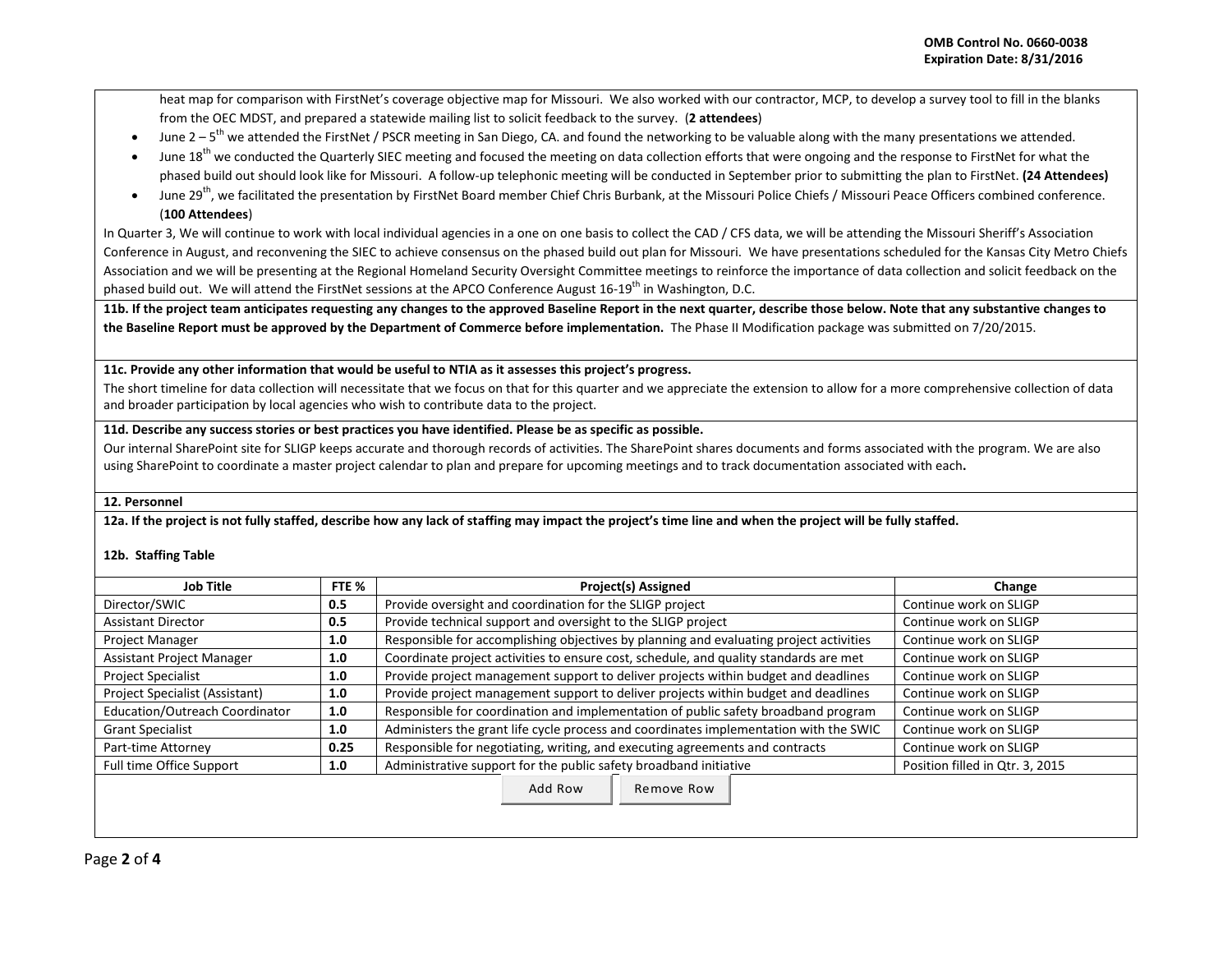**13. Subcontracts (Vendors and/or Subrecipients) 13a. Subcontracts Table – Include all subcontractors. The totals from this table must equal the "Subcontracts Total" in Question 14f. Name | Subcontract Purpose | Type (Vendor/Subrec.) RFP/RFQ Issued (Y/N) Contract Execute d (Y/N) Start Date End Date Total Federal Funds Allocated Total Matching Funds Allocated Project and % Assigned** MACOG Regional Stakeholder Meetings Contract | Y | Y | 1/1/14 | 6/30/15 | \$285,000 | \$0 MCP | SCIP Update, Content Development Contract | N | Y |10/10/14 |6/30/15 | \$0 | \$162,857 TBD | Phase II Support | Contract | N | N | TBD | TBD | \$537,042 | \$120,796  **13b. Describe any challenges encountered with vendors and/or subrecipients.**  No challenges were encountered**. 14. Budget Worksheet** Columns 2, 3 and 4 must match your current project budget for the entire award, which is the SF-424A on file. Only list matching funds that the Department of Commerce has already approved. Project Budget Element (1) | Federal Funds Awarded (2) Approved Matching Funds (3) Total Budget (4) Federal Funds Expended (5) Approved Matching Funds 1,364,334Expended (6) Total Funds Expended (7) a. Personnel Salaries 1,194,765 1,193,150 1,347,915 621,737 1 82,694 1,347,915 82,694 b. Personnel Fringe Benefits | 418,168 | 53,603 | 471,771 | 224,790 | 31,350 | 256,140 c. Travel 56,535 97,385 153,920 28,134 26,126 54,260 d. Equipment 0 0 0 0 0 0 e. Materials/Supplies | 8,612 | 133,888 | 142,500 | 0 | 47,330 | 47,330 f. Subcontracts Total 199,471 | 181,362 | 980,833 | 139,323 | 162,850 | 302,173 g. Other 0 0 0 0 0 0 h. Total Costs | 2,477,551 | 619,388 | 3,096,939 | 1,013,984 | 350,350 | 1,364,334 i. % of Total 80% 20% 100% 74% 26% 100% 5 16a. Typed or printed name and title of Authorized Certifying Official Bruce Clemonds, Administrator 16c. Telephone (area code, number, and extension) 573-522-6125 16d. Email Address [Bruce.clemonds@dps.mo.gov](mailto:Bruce.clemonds@dps.mo.gov) Add Row | Remove Row